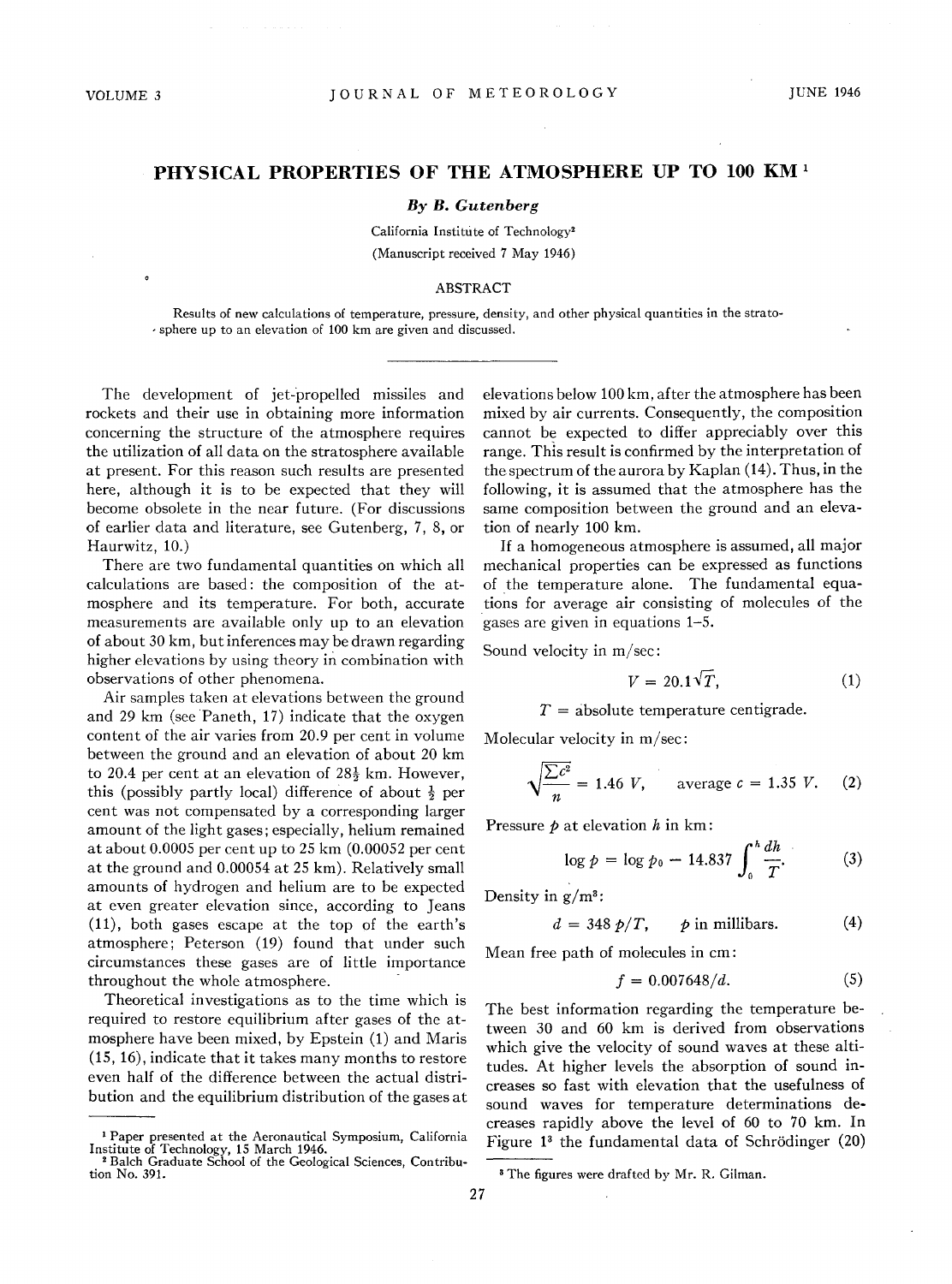

FIG. 1. Absorption of sound energy per km in an isothermal atmosphere after Schrödinger.

WAVELENGTH IN METERS

to c.e.s.

have been used to indicate the loss of energy in sound waves of various wave lengths and at various altitudes.

Thus far, no difference in sound propagation has been found when the energy was changed within wide limits. However, it is to be considered that for elevations above 60 km the change in pressure due to sound waves may approach the pressure itself, and that under such conditions equation (1) must be replaced by equations for shock waves at greater heights. (See, for example, Gutenberg, 8, p. 143.)

The results on the propagation of sound waves (Fig. 5, up to an elevation of 60 km) indicate that their



FIG. 2. Examples of vertical temperature distributions.

velocity increases to a maximum at elevations of roughly 60 km, where it exceeds the velocity near the ground. (For details see, for example, Gutenberg, 9.) Data are available only for central and western Europe in summer and winter, California in winter, and some data for arctic areas during summer and winter (Wölcken, 26).

From equation (1) it follows that the temperature must reach a maximum at the same level of about 60 km as the sound velocity, and that it must be higher





ميطل ويته فستبرز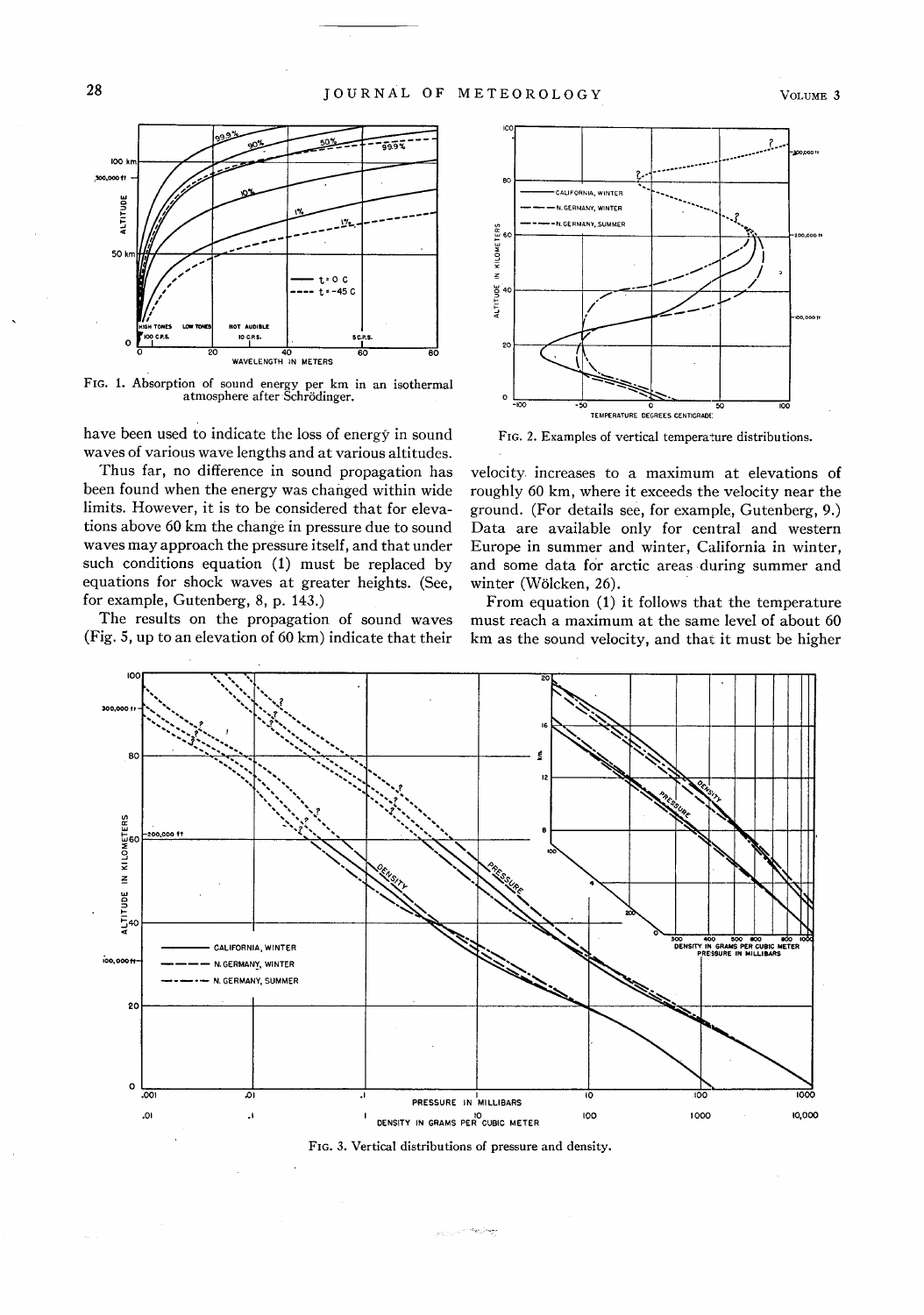

FIG. 4. Vertical distributions of mean free path of molecules.

there than near the ground (Fig. 2). There are some indications (see, for example, Whipple, 25) that above 60 km the temperature decreases with increasing elevation to a minimum at an elevation of about 80 km, but it is believed by many specialists on the ionosphere that much higher temperatures prevail above 90 km. In Figure 2 all values for elevations above 60 km are very uncertain. There are definite indications that the temperature throughout the stratosphere shows seasonal differences and differences in latitude. The distance from the source of the sound to the zone of "abnormal audibility" of sound waves at the ground undergoes strong seasonal variations. The more rapidly the sound wave velocity increases (and correspondingly the temperature) at the elevations of 30-40 km and the lower the level of the beginning of this increase, the less the distance at which the strong sound waves return to the ground. Compilations of data have been published by Whipple (23, 24), A. Wegener (22), and others. Wegener found that in



FIG. 5. Approximate characteristic values of the wind speed and direction, and sound velocity.

29